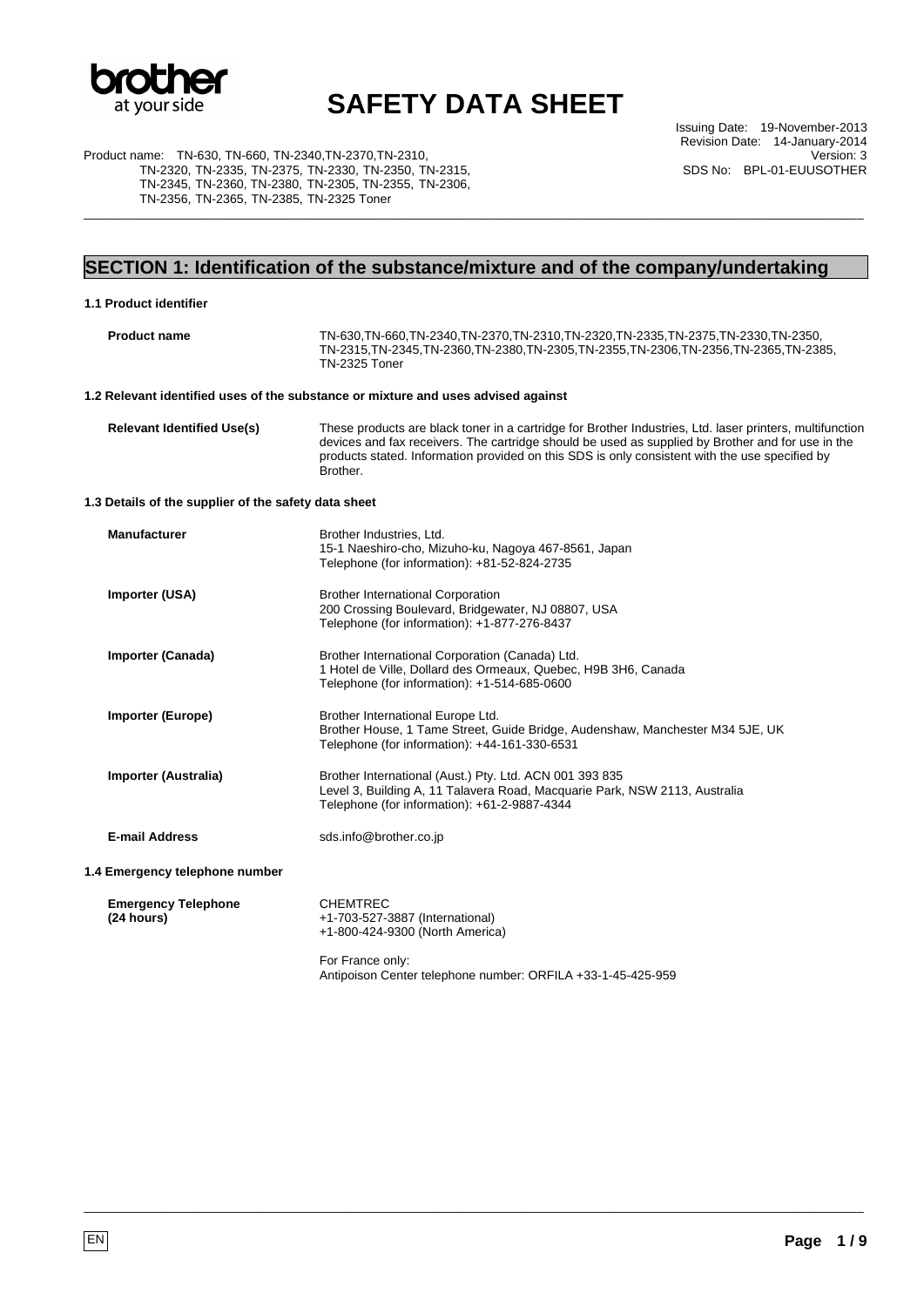

\_\_\_\_\_\_\_\_\_\_\_\_\_\_\_\_\_\_\_\_\_\_\_\_\_\_\_\_\_\_\_\_\_\_\_\_\_\_\_\_\_\_\_\_\_\_\_\_\_\_\_\_\_\_\_\_\_\_\_\_\_\_\_\_\_\_\_\_\_\_\_\_\_\_\_\_\_\_\_\_\_\_\_\_\_\_\_\_\_\_\_\_\_\_\_\_\_\_\_\_\_\_\_\_\_\_\_\_\_\_\_\_\_

Product name: TN-630, TN-660, TN-2340,TN-2370,TN-2310, TN-2320, TN-2335, TN-2375, TN-2330, TN-2350, TN-2315, TN-2345, TN-2360, TN-2380, TN-2305, TN-2355, TN-2306, TN-2356, TN-2365, TN-2385, TN-2325 Toner

Issuing Date: 19-November-2013 Revision Date: 14-January-2014 Version: 3 SDS No: BPL-01-EUUSOTHER

### **SECTION 2: Hazards identification**

#### **2.1 Classification of the substance or mixture**

**Classification according to Regulation (EC) No 1272/2008** 

Not classified as hazardous

#### **Classification according to Directive 1999/45/EC**

Not classified as hazardous

#### **Australia Classification**

Not classified as hazardous according to the criteria of NOHSC

#### **2.2 Label elements**

**Labelling according to Regulation (EC) No. 1272/2008** 

**Hazard pictograms**  None

**Signal Word**  None

**Hazard Statements**  EUH208 - Contains 'Rosin, fumarated'. May produce an allergic reaction.

**Precautionary statements**  None

#### **2.3 Other hazards**

This product contains no substance considered to be persistent, bioaccumulating nor toxic (PBT). This product contains no substance considered to be very persistent nor very bioaccumulating (vPvB).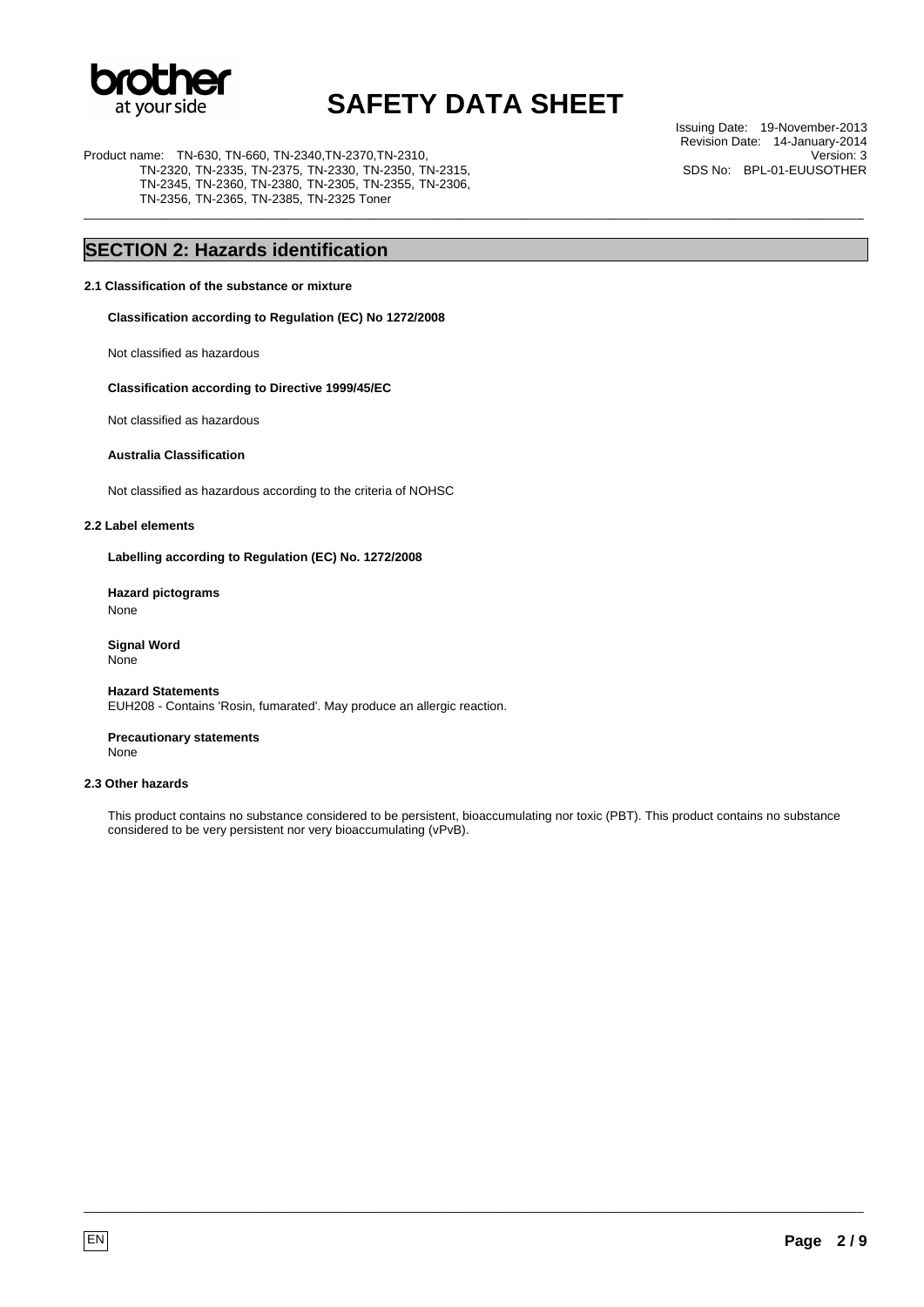

\_\_\_\_\_\_\_\_\_\_\_\_\_\_\_\_\_\_\_\_\_\_\_\_\_\_\_\_\_\_\_\_\_\_\_\_\_\_\_\_\_\_\_\_\_\_\_\_\_\_\_\_\_\_\_\_\_\_\_\_\_\_\_\_\_\_\_\_\_\_\_\_\_\_\_\_\_\_\_\_\_\_\_\_\_\_\_\_\_\_\_\_\_\_\_\_\_\_\_\_\_\_\_\_\_\_\_\_\_\_\_\_\_

Issuing Date: 19-November-2013 Revision Date: 14-January-2014 Version: 3 SDS No: BPL-01-EUUSOTHER

Product name: TN-630, TN-660, TN-2340,TN-2370,TN-2310, TN-2320, TN-2335, TN-2375, TN-2330, TN-2350, TN-2315, TN-2345, TN-2360, TN-2380, TN-2305, TN-2355, TN-2306, TN-2356, TN-2365, TN-2385, TN-2325 Toner

### **SECTION 3: Composition/information on ingredients**

#### **3.2 Mixtures**

**Description of the mixture:** Polyester Toner (Mixture)

| <b>Chemical Name</b>                                                                                                                                                              | <b>CAS-No</b> | <b>EC-No</b> | $w/w$ %   | <b>Classification</b><br>(67/548/EEC) | <b>Classification</b><br>(EU Reg. 1272/2008)                    |
|-----------------------------------------------------------------------------------------------------------------------------------------------------------------------------------|---------------|--------------|-----------|---------------------------------------|-----------------------------------------------------------------|
| N, N-diethyl-N-methyl-2-(2-methyl-1)<br>-oxo-2-propenyl) oxyethanaminium<br>salt with 4-methylbenzenesulfonic<br>acid (1:1) polymer with butyl<br>2-propenoate and ethenylbenzene | 133350-42-2   |              | $5 - 10$  | Xi: R36                               | Eye Irrit. 2 (H319)                                             |
| Carbon Black (bound)                                                                                                                                                              | 1333-86-4     | 215-609-9    | $1 - 5$   | Not classified                        | Not classified                                                  |
| Rosin, fumarated                                                                                                                                                                  | 65997-04-8    | 266-040-8    | $1 - 2.5$ | Xn: R22<br>Xi: R41<br>R43             | Acute Tox. 4 (H302)<br>Eye Dam. 1 (H318)<br>Skin Sens. 1 (H317) |
| Polyester resin                                                                                                                                                                   | $***$         |              | $***$     | Not classified                        | Not classified                                                  |

For the full text of R-phrases and H-Statements see Section 16

#### \*\* CONFIDENTIAL

#### **SECTION 4: First aid measures**

#### **4.1 Description of first aid measures**

| General advice                                                                       | If symptoms persist, obtain medical attention.                                                                                                     |
|--------------------------------------------------------------------------------------|----------------------------------------------------------------------------------------------------------------------------------------------------|
| Inhalation                                                                           | Obtain immediate medical attention. In case of accident by inhalation remove casualty to fresh air<br>and keep at rest.                            |
| Skin contact                                                                         | Remove contaminated clothing immediately and wash affected skin with plenty of water or soap and<br>water.                                         |
| Eye contact                                                                          | Obtain medical attention. If substance has got into the eyes, immediately wash out with plenty of<br>water for at least 15 minutes.                |
| Ingestion                                                                            | Obtain immediate medical attention. Wash out mouth with water and give 100-200 ml of water to<br>drink.                                            |
| 4.2 Most important symptoms and<br>effects, both acute and delayed                   | Inhalation (dust): For large quantities: May cause irritation to the respiratory system. Increased<br>difficulty in breathing. Sneezing. Coughing. |
|                                                                                      | Eye contact: May cause eye irritation.                                                                                                             |
|                                                                                      | Ingestion: May cause stomach ache. Unlikely route of exposure.                                                                                     |
| 4.3 Indication of any immediate<br>medical attention and special<br>treatment needed | Treat symptomatically.                                                                                                                             |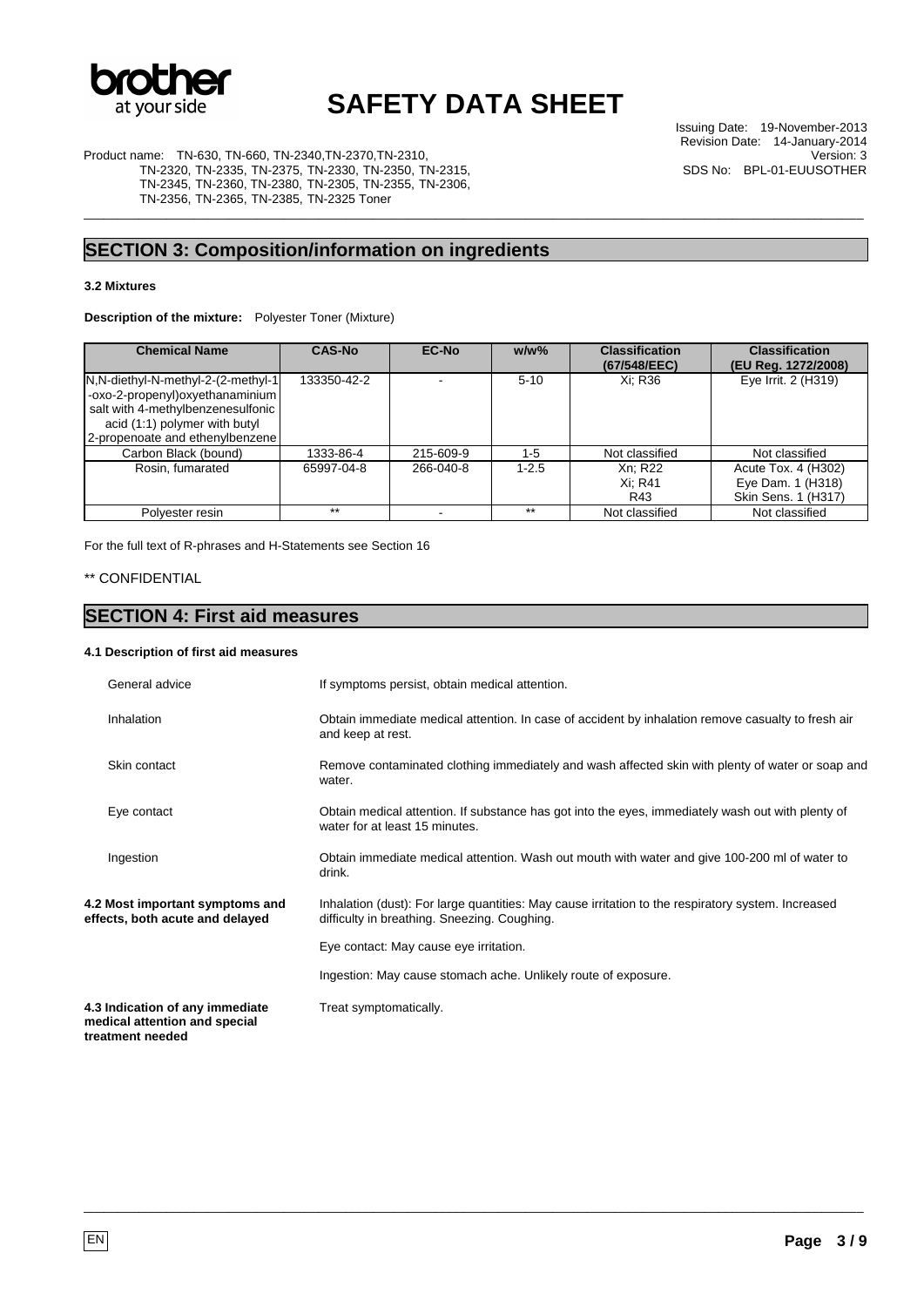

\_\_\_\_\_\_\_\_\_\_\_\_\_\_\_\_\_\_\_\_\_\_\_\_\_\_\_\_\_\_\_\_\_\_\_\_\_\_\_\_\_\_\_\_\_\_\_\_\_\_\_\_\_\_\_\_\_\_\_\_\_\_\_\_\_\_\_\_\_\_\_\_\_\_\_\_\_\_\_\_\_\_\_\_\_\_\_\_\_\_\_\_\_\_\_\_\_\_\_\_\_\_\_\_\_\_\_\_\_\_\_\_\_

Issuing Date: 19-November-2013 Revision Date: 14-January-2014 Version: 3 SDS No: BPL-01-EUUSOTHER

Product name: TN-630, TN-660, TN-2340,TN-2370,TN-2310, TN-2320, TN-2335, TN-2375, TN-2330, TN-2350, TN-2315, TN-2345, TN-2360, TN-2380, TN-2305, TN-2355, TN-2306, TN-2356, TN-2365, TN-2385, TN-2325 Toner

### **SECTION 5: Firefighting measures**

| 5.1 Extinguishing media<br>Suitable Extinguishing Media      | Extinguish preferably with dry chemical, Water spray.                                                                                                                                                                                                                                                                                                                                                                                                                                                                                           |  |  |
|--------------------------------------------------------------|-------------------------------------------------------------------------------------------------------------------------------------------------------------------------------------------------------------------------------------------------------------------------------------------------------------------------------------------------------------------------------------------------------------------------------------------------------------------------------------------------------------------------------------------------|--|--|
| Unsuitable Extinguishing Media                               | Do not use water jet.                                                                                                                                                                                                                                                                                                                                                                                                                                                                                                                           |  |  |
| 5.2 Special hazards arising from the<br>substance or mixture | May form explosible dust clouds in air.                                                                                                                                                                                                                                                                                                                                                                                                                                                                                                         |  |  |
| 5.3 Advice for firefighters                                  | Do not use high-pressure water in order to prevent creating a dust cloud and spreading fire dust.<br>Use appropriate respirator for carbon monoxide and carbon dioxide. Wear positive pressure<br>self-contained breathing apparatus (SCBA) during the attack phase of firefighting operations and<br>during cleanup in enclosed or poorly ventilated areas immediately after a fire. Personnel not having<br>suitable respiratory protection must leave the area to prevent significant exposure to toxic<br>combustion gases from any source. |  |  |

## **SECTION 6: Accidental release measures**

| 6.1 Personal precautions, protective<br>equipment and emergency<br>procedures | Avoid generation of dust. Do not breathe dust. A suitable dust mask or dust respirator with filter type<br>A/P may be appropriate.                                                                                                                                                                                                                                                                              |
|-------------------------------------------------------------------------------|-----------------------------------------------------------------------------------------------------------------------------------------------------------------------------------------------------------------------------------------------------------------------------------------------------------------------------------------------------------------------------------------------------------------|
| 6.2 Environmental precautions                                                 | Prevent substance entering sewers. Washings must be prevented from entering surface water<br>drains.                                                                                                                                                                                                                                                                                                            |
| 6.3 Methods and materials for<br>containment and cleaning up                  | Sweep the spilt toner or remove it with a vacuum cleaner and transfer into a sealed container<br>carefully. Sweep slowly to minimize generation of dust during cleanup. If a vacuum cleaner is used,<br>the motor must be rated as dust explosion proof.<br>Potential for very fine particles to be taken into the vacuum only to be passed back into the<br>environment due to pore size in the bag or filter. |
| 6.4 Reference to other sections                                               | For personal protection: See section 8.<br>For disposal considerations: See section 13.                                                                                                                                                                                                                                                                                                                         |

### **SECTION 7: Handling and storage**

| 7.1 Precautions for safe handling                                   | Keep out of the reach of children. Avoid generation of dust. Avoid inhalation of high concentrations<br>of dust. Avoid contact with eyes.                                                                                          |
|---------------------------------------------------------------------|------------------------------------------------------------------------------------------------------------------------------------------------------------------------------------------------------------------------------------|
| 7.2 Conditions for safe storage,<br>including any incompatibilities | Keep away from oxidizing agents.                                                                                                                                                                                                   |
| 7.3 Specific end use(s)                                             | These products are black toner in a cartridge for Brother Industries, Ltd. laser printers, multifunction<br>devices and fax receivers. This cartridge should be used as supplied by Brother and for use in the<br>products stated. |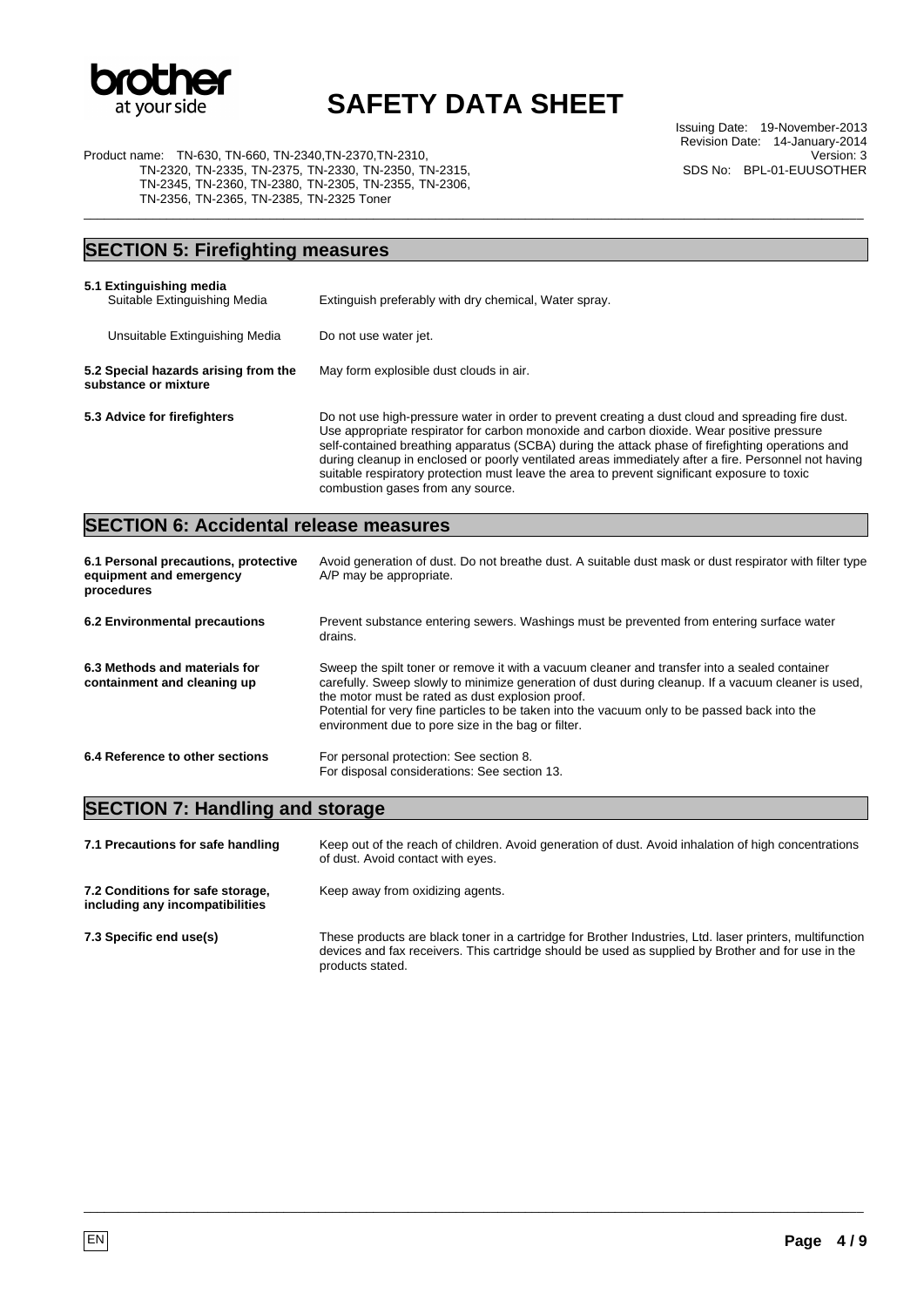

\_\_\_\_\_\_\_\_\_\_\_\_\_\_\_\_\_\_\_\_\_\_\_\_\_\_\_\_\_\_\_\_\_\_\_\_\_\_\_\_\_\_\_\_\_\_\_\_\_\_\_\_\_\_\_\_\_\_\_\_\_\_\_\_\_\_\_\_\_\_\_\_\_\_\_\_\_\_\_\_\_\_\_\_\_\_\_\_\_\_\_\_\_\_\_\_\_\_\_\_\_\_\_\_\_\_\_\_\_\_\_\_\_

Product name: TN-630, TN-660, TN-2340,TN-2370,TN-2310, TN-2320, TN-2335, TN-2375, TN-2330, TN-2350, TN-2315, TN-2345, TN-2360, TN-2380, TN-2305, TN-2355, TN-2306, TN-2356, TN-2365, TN-2385, TN-2325 Toner

Issuing Date: 19-November-2013 Revision Date: 14-January-2014 Version: 3 SDS No: BPL-01-EUUSOTHER

### **SECTION 8: Exposure controls/personal protection**

#### **8.1 Control Parameters**

**Occupational Exposure Limits** 

| <b>Chemical Name</b>      | <b>Carbon Black (bound)</b>                          |
|---------------------------|------------------------------------------------------|
|                           | 1333-86-4                                            |
| <b>ACGIH TLV</b>          | TWA: $3 \overline{\text{mg/m}^3}$ inhalable fraction |
| <b>OSHA PEL</b>           | TWA: $3.5 \text{ mg/m}^3$                            |
| <b>European Union</b>     |                                                      |
| <b>The United Kingdom</b> | STEL: $7 \text{ mg/m}^3$                             |
|                           | TWA: $3.5 \text{ mg/m}^3$                            |
| France                    | TWA: $3.5 \text{ mg/m}^3$                            |
| Spain                     | TWA: $3.5 \text{ mg/m}^3$                            |
| Germany                   | Carc                                                 |
| Portugal                  | TWA: $3.\overline{5}$ mg/m <sup>3</sup>              |
| <b>Finland</b>            | TWA: $3.5 \text{ mg/m}^3$                            |
|                           | STEL: $7 \text{ mg/m}^3$                             |
| <b>Denmark</b>            | TWA: $3.5 \text{ mg/m}^3$                            |
| Poland                    | TWA: $4.0 \text{ mg/m}^3$                            |
| Norway                    | TWA: $3.5 \text{ mg/m}^3$                            |
|                           | STEL: $7 \text{ mg/m}^3$                             |
| <b>Ireland</b>            | TWA: $3.5 \text{ mg/m}^3$                            |
|                           | STEL: 7 mg/m <sup>3</sup>                            |
|                           |                                                      |

Additional information **USA OSHA PEL (TWA): 15 mg/m<sup>3</sup> (Total Dust)** 5mg/m<sup>3</sup> (Respirable Fraction). ACGIH TLV (TWA): 10 mg/m<sup>3</sup> (Inhalable particles)  $\overline{3}$  mg/m<sup>3</sup> (Respirable particles) **8.2 Exposure controls** 

**Appropriate engineering controls** Good general ventilation should be sufficient under normal use.

| Personal protective equipment | Not normally required. For use other than in normal operating procedures (such as in the event of<br>large spill), the following should be applied: |
|-------------------------------|-----------------------------------------------------------------------------------------------------------------------------------------------------|
|                               |                                                                                                                                                     |

\_\_\_\_\_\_\_\_\_\_\_\_\_\_\_\_\_\_\_\_\_\_\_\_\_\_\_\_\_\_\_\_\_\_\_\_\_\_\_\_\_\_\_\_\_\_\_\_\_\_\_\_\_\_\_\_\_\_\_\_\_\_\_\_\_\_\_\_\_\_\_\_\_\_\_\_\_\_\_\_\_\_\_\_\_\_\_\_\_\_\_\_\_\_\_\_\_\_\_\_\_\_\_\_\_\_\_\_\_\_\_\_\_

| Eye Protection           | Safety goggles.                           |
|--------------------------|-------------------------------------------|
| <b>Hand Protection</b>   | Protective gloves.                        |
| Skin and body protection | Long sleeved clothing and long pants.     |
| Respiratory protection   | Dust mask. (Large spillages: Respirator). |

**Environmental Exposure Controls** Avoid release to the environment.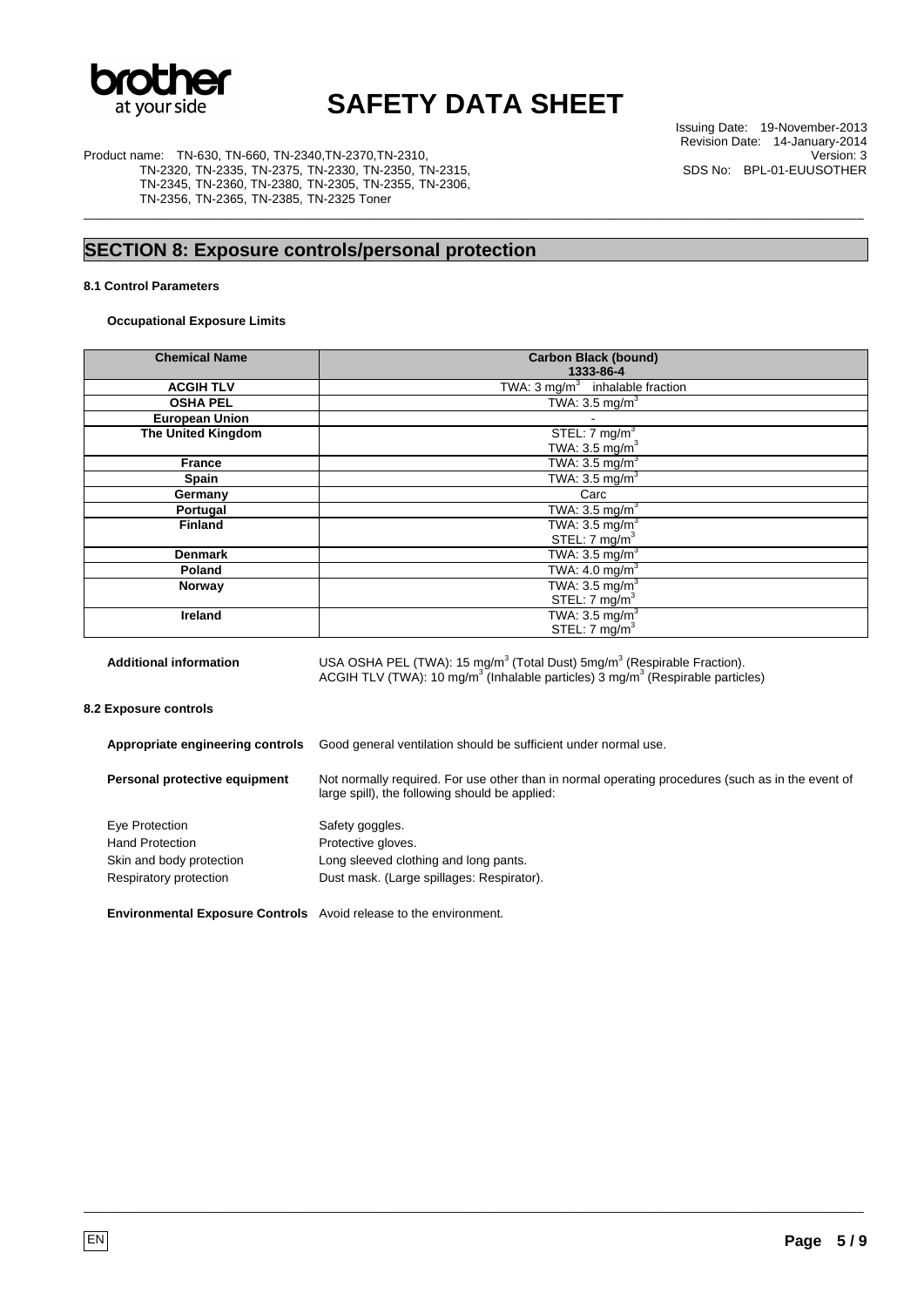

\_\_\_\_\_\_\_\_\_\_\_\_\_\_\_\_\_\_\_\_\_\_\_\_\_\_\_\_\_\_\_\_\_\_\_\_\_\_\_\_\_\_\_\_\_\_\_\_\_\_\_\_\_\_\_\_\_\_\_\_\_\_\_\_\_\_\_\_\_\_\_\_\_\_\_\_\_\_\_\_\_\_\_\_\_\_\_\_\_\_\_\_\_\_\_\_\_\_\_\_\_\_\_\_\_\_\_\_\_\_\_\_\_

Product name: TN-630, TN-660, TN-2340,TN-2370,TN-2310,

 TN-2320, TN-2335, TN-2375, TN-2330, TN-2350, TN-2315, TN-2345, TN-2360, TN-2380, TN-2305, TN-2355, TN-2306, TN-2356, TN-2365, TN-2385, TN-2325 Toner

### **SECTION 9: Physical and chemical properties**

#### **9.1 Information on basic physical and chemical properties**

Appearance Physical state **Powder** Color Black Odor Odorless Odor Threshold No information available<br>pH Not applicable Not applicable Melting point/freezing point No information available<br>
Initial boiling point and boiling range Not applicable Initial boiling point and boiling range<br>Flash Point Not applicable Evaporation rate<br>
Flammability (solid, gas) Not applicable<br>
Not applicable Flammability (solid, gas) Upper/lower flammability or explosive limits No information available Vapor pressure Not applicable<br>Vapor density Not applicable Not applicable Relative density  $1.2 \left(\overline{H_2O}=1\right)$ <br>Solubility(ies) Insoluble (was Insoluble (water), Partially soluble (toluene, chloroform and tetrahydrofuran)<br>No information available Partition coefficient: n-octanol/water Mo information available<br>Auto-ignition temperature No information available Auto-ignition temperature Mo information available<br>Decomposition temperature Mo information available Decomposition temperature Viscosity Not applicable Explosive properties Explosive limits of toner particles suspended in air approximately equal to that of coal dust.<br>
Oxidizing properties **State State State State State State State State State State State State State State** Oxidizing properties

#### **9.2 Other information**

No information available.

#### **SECTION 10: Stability and reactivity**

| <b>10.1 Reactivity</b>                     | No information available.                                                |
|--------------------------------------------|--------------------------------------------------------------------------|
| <b>10.2 Chemical stability</b>             | Stable.                                                                  |
| 10.3 Possibility of hazardous<br>reactions | No information available.                                                |
| 10.4 Conditions to avoid                   | Keep away from heat. Avoid friction, sparks, or other means of ignition. |
| 10.5 Incompatible materials                | Strong oxidizing agents.                                                 |
| 10.6 Hazardous decomposition<br>products   | Contains: Carbon monoxide, Carbon dioxide and Nitrogen oxides.           |

\_\_\_\_\_\_\_\_\_\_\_\_\_\_\_\_\_\_\_\_\_\_\_\_\_\_\_\_\_\_\_\_\_\_\_\_\_\_\_\_\_\_\_\_\_\_\_\_\_\_\_\_\_\_\_\_\_\_\_\_\_\_\_\_\_\_\_\_\_\_\_\_\_\_\_\_\_\_\_\_\_\_\_\_\_\_\_\_\_\_\_\_\_\_\_\_\_\_\_\_\_\_\_\_\_\_\_\_\_\_\_\_\_

Issuing Date: 19-November-2013 Revision Date: 14-January-2014 Version: 3 SDS No: BPL-01-EUUSOTHER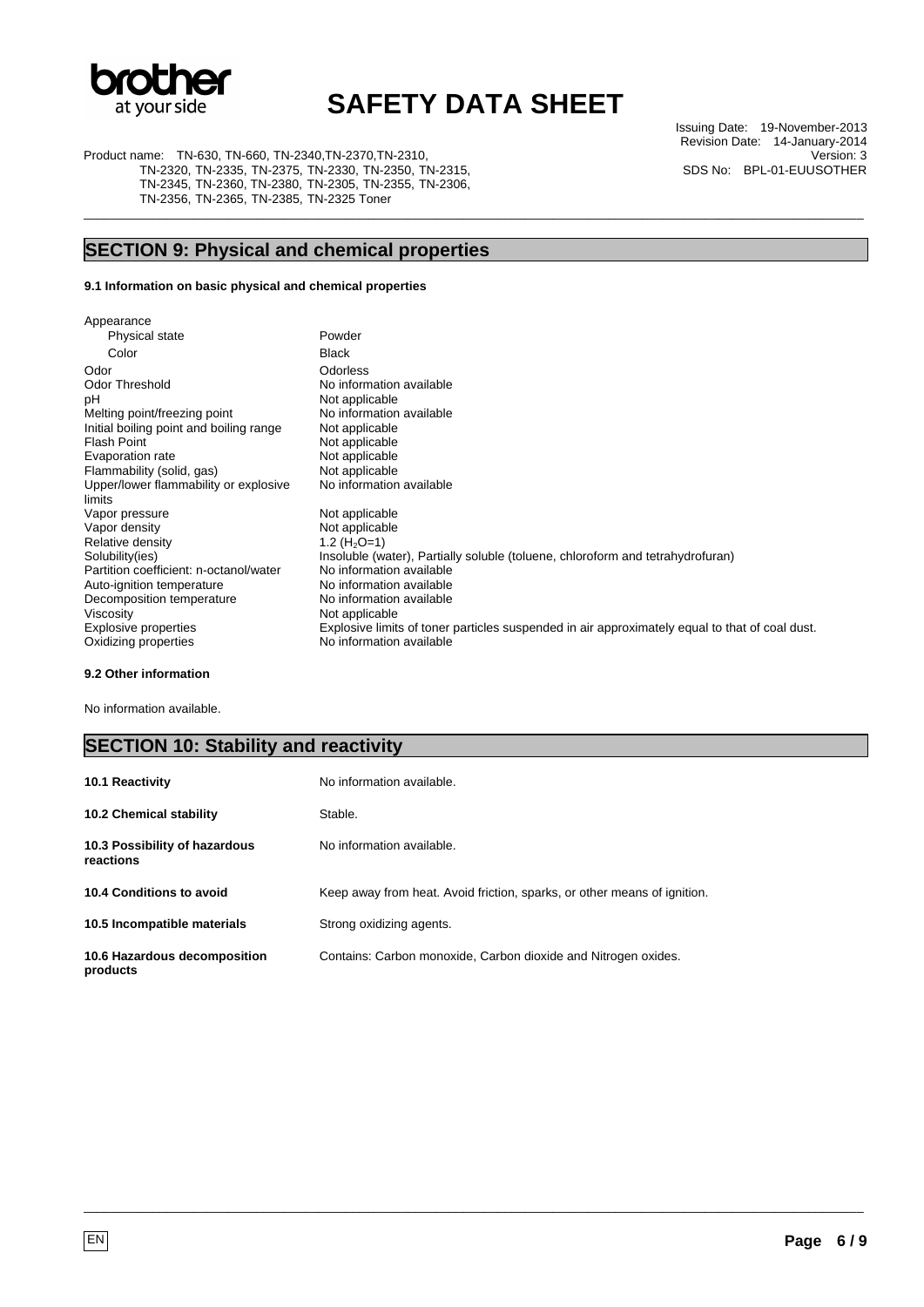

\_\_\_\_\_\_\_\_\_\_\_\_\_\_\_\_\_\_\_\_\_\_\_\_\_\_\_\_\_\_\_\_\_\_\_\_\_\_\_\_\_\_\_\_\_\_\_\_\_\_\_\_\_\_\_\_\_\_\_\_\_\_\_\_\_\_\_\_\_\_\_\_\_\_\_\_\_\_\_\_\_\_\_\_\_\_\_\_\_\_\_\_\_\_\_\_\_\_\_\_\_\_\_\_\_\_\_\_\_\_\_\_\_

Product name: TN-630, TN-660, TN-2340,TN-2370,TN-2310, TN-2320, TN-2335, TN-2375, TN-2330, TN-2350, TN-2315, TN-2345, TN-2360, TN-2380, TN-2305, TN-2355, TN-2306, TN-2356, TN-2365, TN-2385, TN-2325 Toner

Issuing Date: 19-November-2013 Revision Date: 14-January-2014 Version: 3 SDS No: BPL-01-EUUSOTHER

## **SECTION 11: Toxicological information**

**11.1 Information on toxicological effects** 

**Acute toxicity** 

| Inhalation                        | No information available.                                                                                                                                                                                                                                                                                                                                                                                                                                                                                                                                                                                                                                                                                                                                                                                    |
|-----------------------------------|--------------------------------------------------------------------------------------------------------------------------------------------------------------------------------------------------------------------------------------------------------------------------------------------------------------------------------------------------------------------------------------------------------------------------------------------------------------------------------------------------------------------------------------------------------------------------------------------------------------------------------------------------------------------------------------------------------------------------------------------------------------------------------------------------------------|
| Eye contact                       | No information available.                                                                                                                                                                                                                                                                                                                                                                                                                                                                                                                                                                                                                                                                                                                                                                                    |
| Skin contact                      | No information available.                                                                                                                                                                                                                                                                                                                                                                                                                                                                                                                                                                                                                                                                                                                                                                                    |
| Ingestion                         | No information available.                                                                                                                                                                                                                                                                                                                                                                                                                                                                                                                                                                                                                                                                                                                                                                                    |
|                                   |                                                                                                                                                                                                                                                                                                                                                                                                                                                                                                                                                                                                                                                                                                                                                                                                              |
| <b>Skin corrosion/irritation</b>  | No information available.                                                                                                                                                                                                                                                                                                                                                                                                                                                                                                                                                                                                                                                                                                                                                                                    |
| Serious eye damage/irritation     | No information available.                                                                                                                                                                                                                                                                                                                                                                                                                                                                                                                                                                                                                                                                                                                                                                                    |
| Respiratory or skin sensitisation | No information available.                                                                                                                                                                                                                                                                                                                                                                                                                                                                                                                                                                                                                                                                                                                                                                                    |
| <b>Mutagenicity</b>               | Ames test: Negative. (Method: OECD#471)                                                                                                                                                                                                                                                                                                                                                                                                                                                                                                                                                                                                                                                                                                                                                                      |
| Carcinogenicity                   | Carbon Black: In 1996, the IARC re-evaluated carbon black as a Group 2B carcinogen (possible<br>human carcinogen). This classification is given to chemicals, for which there is inadeguate human<br>evidence, but sufficient animal evidence on which to base an opinion of carcinogenicity. The<br>classification is based upon the development of lung tumors in rats receiving chronic inhalation<br>exposures to free carbon black at levels that induce particle overload of the lung. Studies performed<br>in animal models other than rats did not show any association between carbon black and lung<br>tumors. Moreover, a two-year cancer bioassay using a typical toner preparation containing carbon<br>black demonstrated no association between toner exposure and tumor development in rats. |
|                                   | Other ingredients of this product have not been classified as carcinogens according to IARC<br>monographs, NTP and OSHA.                                                                                                                                                                                                                                                                                                                                                                                                                                                                                                                                                                                                                                                                                     |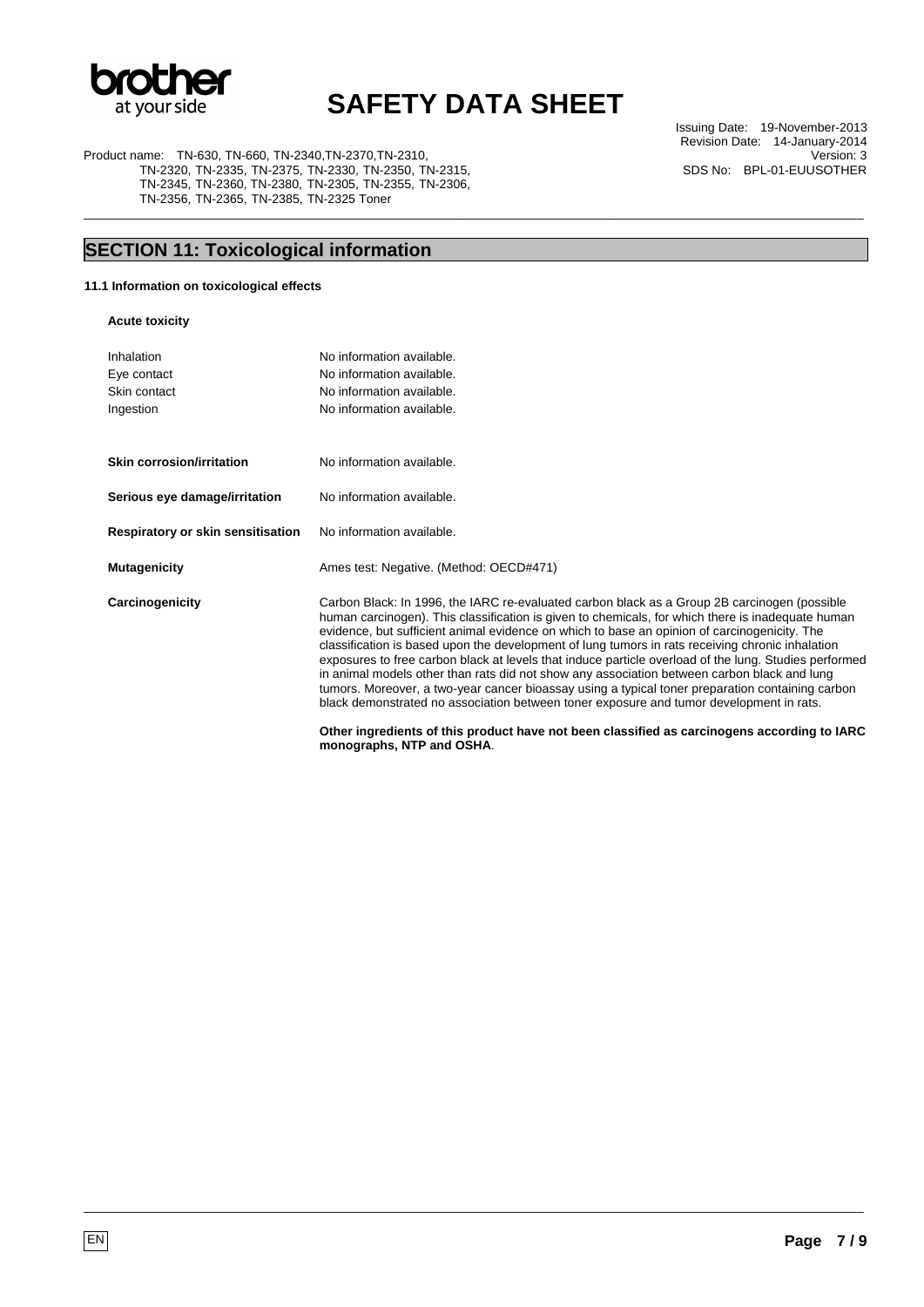

\_\_\_\_\_\_\_\_\_\_\_\_\_\_\_\_\_\_\_\_\_\_\_\_\_\_\_\_\_\_\_\_\_\_\_\_\_\_\_\_\_\_\_\_\_\_\_\_\_\_\_\_\_\_\_\_\_\_\_\_\_\_\_\_\_\_\_\_\_\_\_\_\_\_\_\_\_\_\_\_\_\_\_\_\_\_\_\_\_\_\_\_\_\_\_\_\_\_\_\_\_\_\_\_\_\_\_\_\_\_\_\_\_

Issuing Date: 19-November-2013 Revision Date: 14-January-2014 Version: 3 SDS No: BPL-01-EUUSOTHER

Product name: TN-630, TN-660, TN-2340,TN-2370,TN-2310, TN-2320, TN-2335, TN-2375, TN-2330, TN-2350, TN-2315, TN-2345, TN-2360, TN-2380, TN-2305, TN-2355, TN-2306, TN-2356, TN-2365, TN-2385, TN-2325 Toner

### **SECTION 12: Ecological information**

#### **12.1 Toxicity**

| <b>Chemical Name</b>                       | Toxicity to algae                                                                                                                                                                                           | <b>Toxicity to fish</b>                                     | Toxicity to daphnia and other<br>aquatic invertebrates |
|--------------------------------------------|-------------------------------------------------------------------------------------------------------------------------------------------------------------------------------------------------------------|-------------------------------------------------------------|--------------------------------------------------------|
| Carbon Black (bound)<br>1333-86-4          |                                                                                                                                                                                                             |                                                             | $EC_{50}$ : >5600 mg/L 24 h<br>(Daphnia magna)         |
| Rosin, fumarated<br>65997-04-8             |                                                                                                                                                                                                             | LC50: $3.2 \text{ mg/L}$ 96 h static<br>(Brachydanio rerio) |                                                        |
| 12.2 Persistance and degradability         | No information available.                                                                                                                                                                                   |                                                             |                                                        |
| 12.3 Bioaccumulative potential             | No information available.                                                                                                                                                                                   |                                                             |                                                        |
| 12.4 Mobility in soil                      | No information available.                                                                                                                                                                                   |                                                             |                                                        |
| 12.5 Results of PBT and vPvB<br>assessment | This product contains no substance considered to be persistent, bioaccumulating nor toxic (PBT).<br>This product contains no substance considered to be very persistent nor very bioaccumulating<br>(vPvB). |                                                             |                                                        |
| 12.6 Other adverse effects                 | No information available.                                                                                                                                                                                   |                                                             |                                                        |

### **SECTION 13: Disposal considerations**

**13.1 Waste treatment methods** Do not put toner or toner cartridges into a fire, this can cause fire to spread with the risk of causing burn injuries. Shred toner cartridges in a dust/explosion controlled environment. Finely dispersed particles may form explosive mixtures in the air. Dispose of in accordance with Federal, State, and local regulations.

\_\_\_\_\_\_\_\_\_\_\_\_\_\_\_\_\_\_\_\_\_\_\_\_\_\_\_\_\_\_\_\_\_\_\_\_\_\_\_\_\_\_\_\_\_\_\_\_\_\_\_\_\_\_\_\_\_\_\_\_\_\_\_\_\_\_\_\_\_\_\_\_\_\_\_\_\_\_\_\_\_\_\_\_\_\_\_\_\_\_\_\_\_\_\_\_\_\_\_\_\_\_\_\_\_\_\_\_\_\_\_\_\_

#### **SECTION 14: Transport information**

Not classified according to the United Nations "Recommendations on the Transport of Dangerous Goods"

| 14.1 UN Number                                                                      | None           |
|-------------------------------------------------------------------------------------|----------------|
| 14.2 UN proper shipping name                                                        | None           |
| 14.3 Transport hazard class(es)                                                     | None           |
| <b>14.4 Packing Group</b>                                                           | None           |
| <b>14.5 Environmental hazards</b>                                                   | None           |
| 14.6 Special precautions for user                                                   | None           |
| 14.7 Transport in bulk according to<br>Annex II of Marpol 73/78 and the IBC<br>Code | Not applicable |

Not regulated under DOT, IMDG, ADR, RID, IATA.